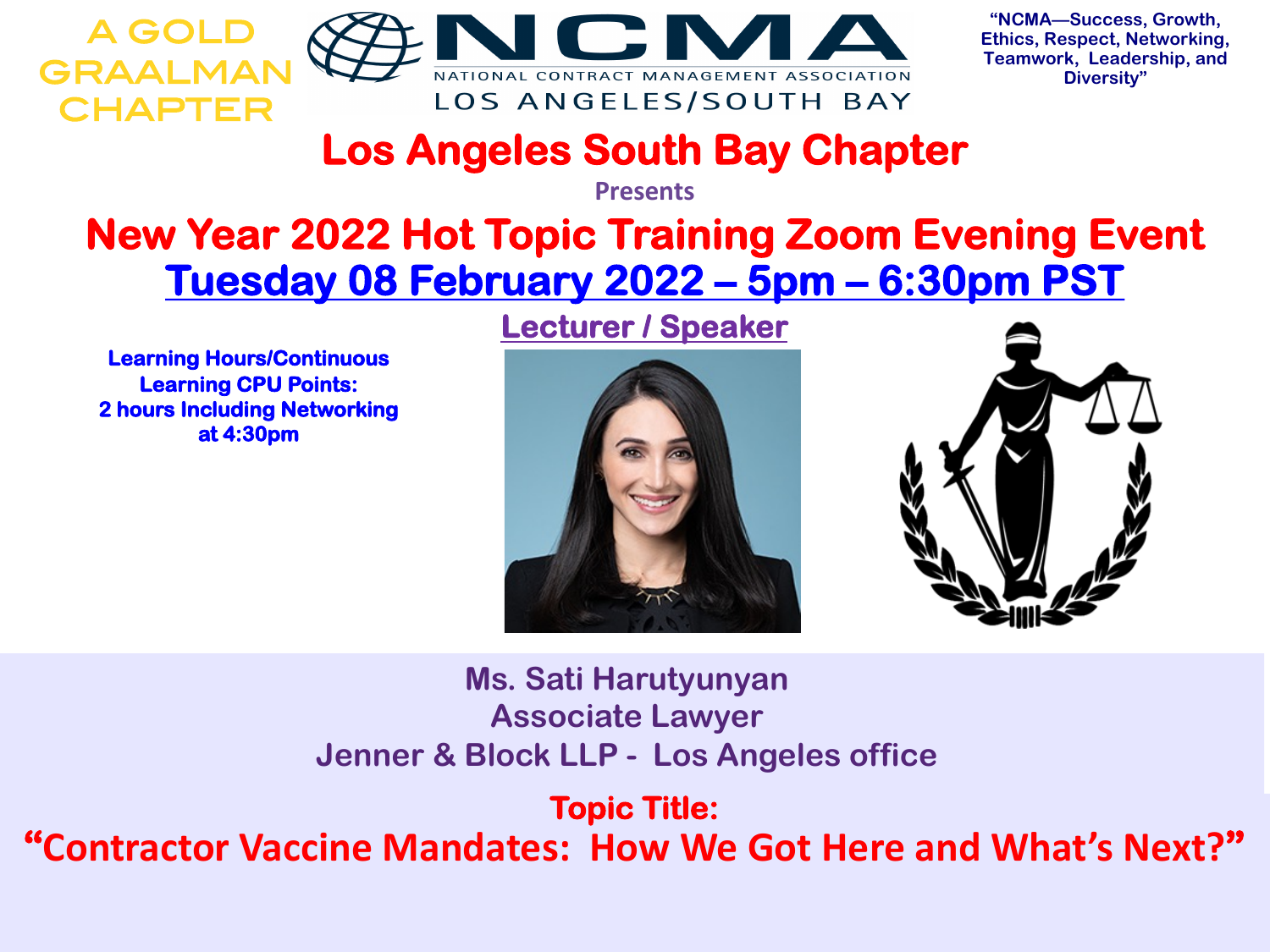

**"NCMA—Success, Growth, Ethics, Respect, Networking, Teamwork, Leadership, and Diversity"**

Ms. Sati Harutyunyan is an associate Lawyer in Jenner & Block LLP, Los Angeles office. She represents individuals, international companies, and major defense contractors through all stages of civil litigation in California state courts and federal courts, litigation before the Boards of Contract Appeals, and private arbitration. She also advises clients through sensitive internal investigations, providing key insight on issues that cross over the areas of litigation, regulation, and enforcement.

Ms. Harutyunyan focuses her practice on government contracts matters and on commercial disputes. She helps clients who do business with the Federal Government navigate issues across the unique government contracts landscape, including CDA claims, DCAA audits, bid protests, and investigations. In her trial-level practice, Ms. Harutyunyan develops and carries out legal strategy, including drafting motions, presenting oral argument, and advising clients through highstakes settlement negotiations.

Ms. Harutyunyan embraces the Jenner & Block LLP's commitment to pro bono work, with an interest in immigration and human trafficking matters.

Before joining the firm, Ms. Harutyunyan worked for the World Bank Group's Office of Suspension and Debarment, where she consulted the senior policy officer and the chief suspension and debarment officer on procurement frameworks around the world. She has written on the topic of international procurement for *The Government Contractor*, published by Thomson Reuters, and the *Public Contract Law Journal*, published by the American Bar Association Section of Public Contract Law.

Ms. Harutyunyan is admitted to practice in California and the District of Columbia.

Education: The George Washington University Law School, JD, 2016. University of California, San Diego, BA, 2011; *magna Cum Laude.*